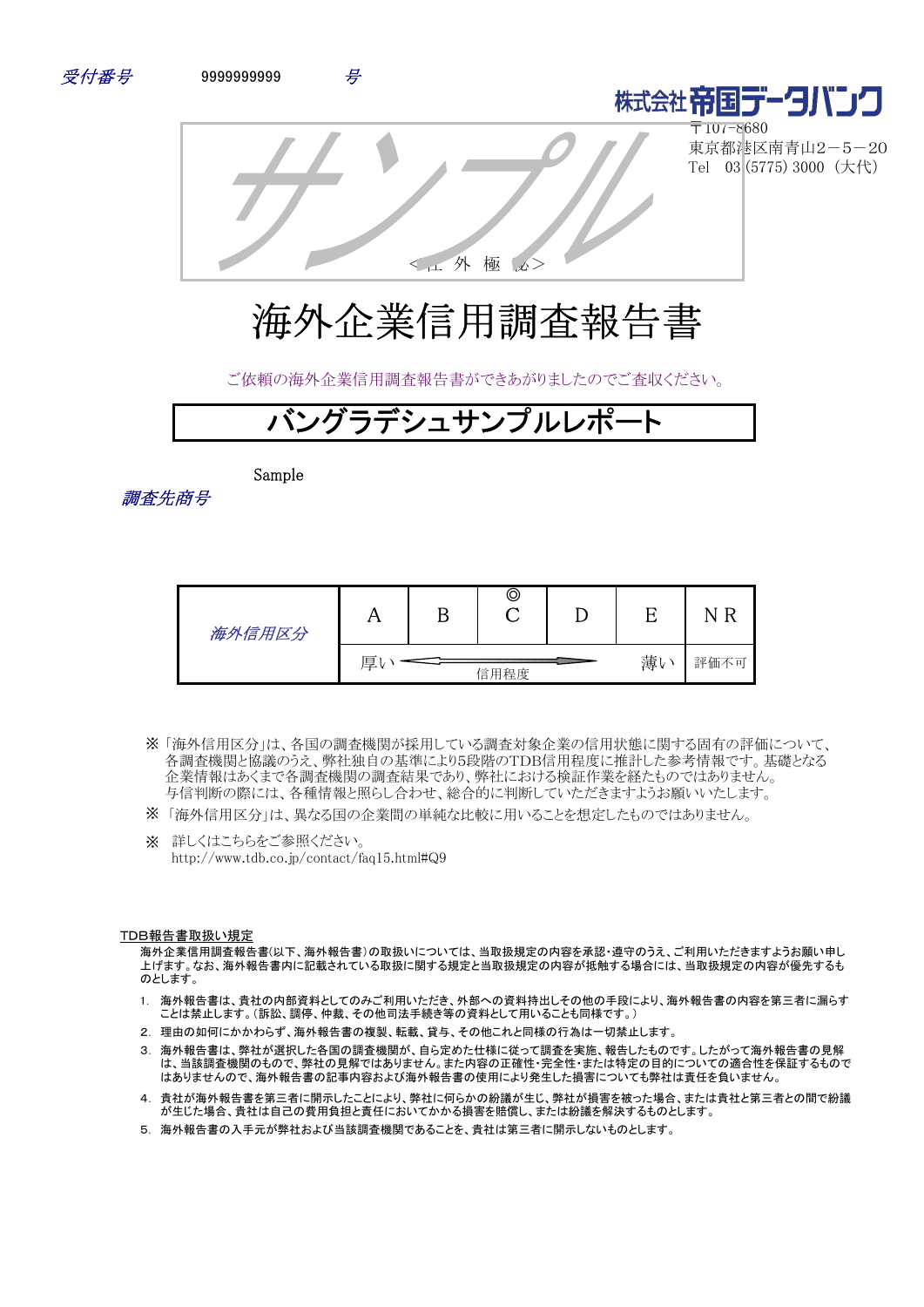# **Business Information Report**

## **XXXXX Corporation Ltd.. Bangladesh**

| <b>REPORT INFORMATION</b> |                                                                   |
|---------------------------|-------------------------------------------------------------------|
| <b>Requested For</b>      | XXXXX Corporation Ltd                                             |
| Prepared On               | XXXXX Corporation Ltd                                             |
| <b>Inquired Address</b>   | XXXXX, XXX XXXXX Avenue, Suite - XXX, Dhaka -<br>XXXX, Bangladesh |
| Your Order/Ref.           | 2010XXXXX                                                         |
| Type of Report            | Standard (Level II)                                               |
| Speed                     | Normal                                                            |
| Supplied on               | Xxxx XX, 20XX                                                     |

| <b>IDENTIFICATION DETAILS</b> |                                                                   |
|-------------------------------|-------------------------------------------------------------------|
| <b>TCM ID</b>                 | 36XXXX                                                            |
| Company Name                  | XXXXX Corporation Ltd                                             |
| Regd./Business Address        | XXXXX, XXX XXXXX Avenue, Suite - XXX, Dhaka -<br>XXXX, Bangladesh |

| <b>SUMMARY</b>                    |                                             |
|-----------------------------------|---------------------------------------------|
| <b>Company Status</b>             | Active                                      |
| Legal Form                        | <b>Private Limited Company</b>              |
| Date of Incorporation / Formation | $XX-XXX-20XX$                               |
| Incorporation No.                 | $X-71XXX$                                   |
| Paid up Capital                   | $2436 - (000)$<br>Taka                      |
| Turnover/Sales (As on 2009-10)    | $375000 - (000)$<br>Taka                    |
| <b>Business Activity</b>          | Importer, Distributor & Servicing of xxxxxx |
| Industry                          | <b>XXXXXXX</b>                              |
| No. of Employees                  | XX                                          |

| <b>CREDIT</b><br><b>IRECOMMENDATION</b> |                    |
|-----------------------------------------|--------------------|
| <b>Credit Rating</b>                    | TCA3 - Medium Risk |
| Credit Score                            | 4                  |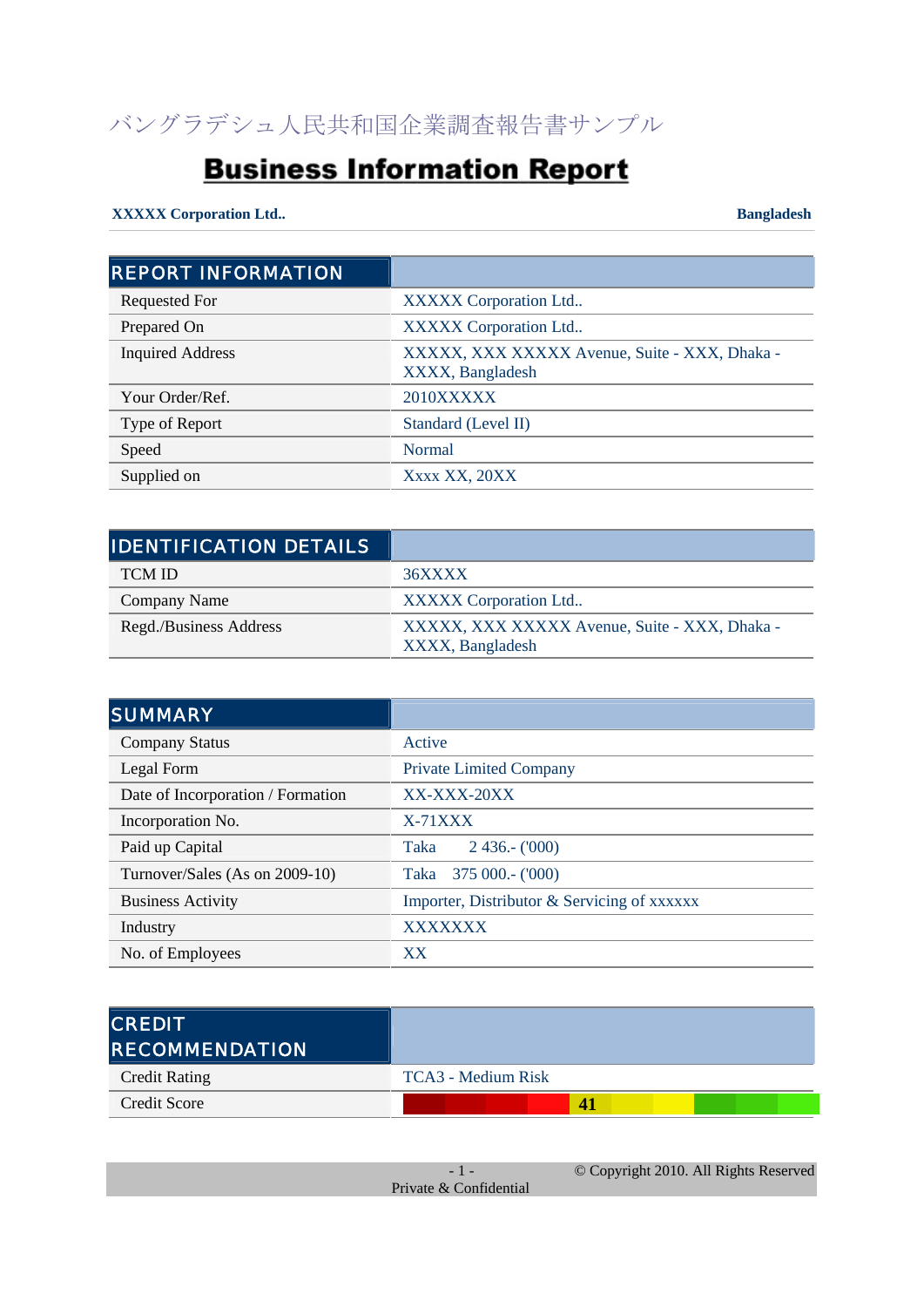# **Business Information Report**

| Credit Limit              |                     | <b>USD 50 000.-</b>                       |
|---------------------------|---------------------|-------------------------------------------|
|                           |                     |                                           |
| <b>RATING EXPLANATION</b> |                     |                                           |
| <b>Credit Rating</b>      | <b>Credit Score</b> | <b>Explanation</b>                        |
| TCA1                      | $1 - 20$            | <b>High Risk</b>                          |
| TCA <sub>2</sub>          | $21 - 39$           | Medium High Risk                          |
| TCA3                      | $40 - 60$           | <b>Medium Risk</b>                        |
| TCA4                      | $61 - 80$           | <b>Moderate Risk</b>                      |
| TCA5                      | $81 - 100$          | Low Risk                                  |
| TCA <sub>6</sub>          | --                  | No Rating due to Insufficient Information |
|                           |                     |                                           |

*The credit appraisal provides an assessment of the creditworthiness of a company. It takes into account significant elements of credit including history, business performance, management, background, financial position, payment history, overall market conditions, market trends and the reputation of the company*

*NR is stated where there is insufficient information to facilitate rating. However, it is not to be constructed as unfavorable.*

| <b>BUSINESS OPERATIONS</b>    |                                                                   |
|-------------------------------|-------------------------------------------------------------------|
| <b>LOCATIONS</b>              |                                                                   |
| <b>Regd./Business Address</b> | XXXXX, XXX XXXXX Avenue, Suite - XXX, Dhaka -<br>XXXX, Bangladesh |
| Phone                         | +880 2 XXXXXXX / XXXXXXX                                          |
| Location                      | Commercial                                                        |
| <b>Status</b>                 | Rented                                                            |
| Area                          | Around XXXX Sq. Ft.                                               |
| Email                         | xxxx@xxxx.com / xxxx@ xxxx.com                                    |
| Website                       | WWW.XXXXX.com                                                     |

| <b>BANKERS</b> |                                                                                                     |
|----------------|-----------------------------------------------------------------------------------------------------|
| Name           | Xxxxx Bank Ltd.                                                                                     |
| <b>Address</b> | Gulshan Branch, Plot # 01, Block # $CEN(H)$ , Road # 109,<br>Gulshan Avenue, Dhaka-1212, Bangladesh |

| <b>DIRECTORS / PRINCIPALS</b> |                        |                                       |
|-------------------------------|------------------------|---------------------------------------|
|                               |                        |                                       |
|                               |                        | © Copyright 2010. All Rights Reserved |
|                               | Private & Confidential |                                       |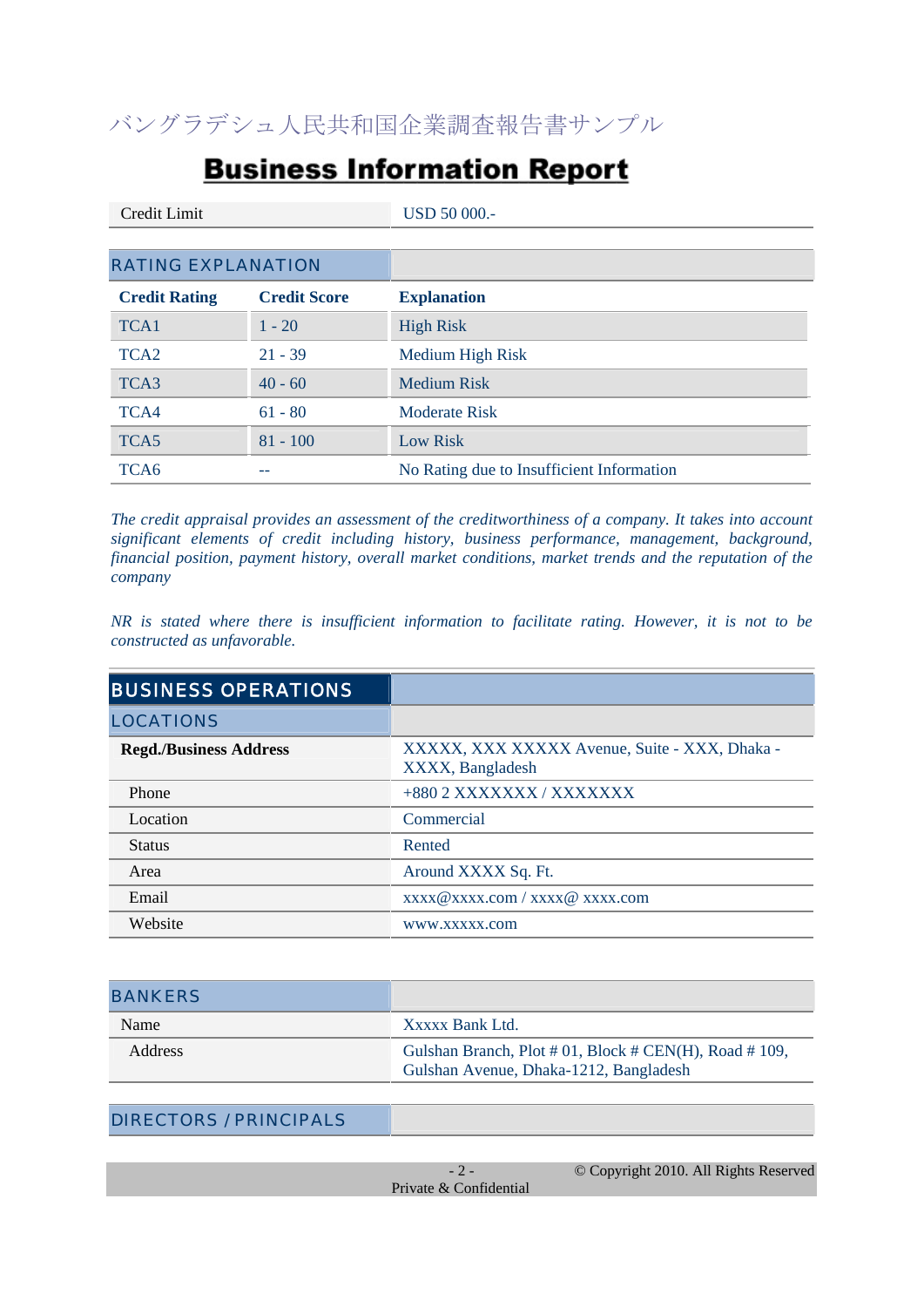# **Business Information Report**

| <b>Name</b>                                                                  | Mr. Xxxxx Xxxxx Xxxxx                                                                                          | <b>Managing Director</b> |  |
|------------------------------------------------------------------------------|----------------------------------------------------------------------------------------------------------------|--------------------------|--|
|                                                                              |                                                                                                                |                          |  |
| <b>BACKGROUND</b>                                                            |                                                                                                                |                          |  |
| The subject is engaged in importing, distributing $&$ servicing of xxxxxxxx. |                                                                                                                |                          |  |
| <b>Imports From</b>                                                          | China, Japan, Taiwan, Hong Kong                                                                                |                          |  |
|                                                                              |                                                                                                                |                          |  |
| <b>OTHER DETAILS</b>                                                         |                                                                                                                |                          |  |
| <b>Employee Details</b>                                                      | Executives - X<br>Junior executives - X<br>Engineers -X<br><b>Business Control Department-X</b><br>Staff - $X$ |                          |  |
| <b>Members</b> of                                                            | Dhaka Chamber of Commerce & Industry, Dhaka                                                                    |                          |  |
| <b>Affiliates/Associates</b>                                                 | XXXXX XXXXX Corporation Ltd                                                                                    |                          |  |
|                                                                              |                                                                                                                |                          |  |
| <b>Listing on Stock Exchange</b>                                             | N <sub>0</sub>                                                                                                 |                          |  |
|                                                                              |                                                                                                                |                          |  |

| <b>FINANCIAL INFORMATION</b>    |                      |
|---------------------------------|----------------------|
| <b>CAPITAL STRUCTURE /</b>      |                      |
| <b>OWNERSHIP</b>                |                      |
| <b>Authorised Capital</b>       | Taka 30 000.- ('000) |
|                                 |                      |
| <b>Capital Employed/Paid Up</b> | Taka 2 436.- ('000)  |

| <b>MAJOR SHAREHOLDER(S)</b>                                            |                      | As given below |
|------------------------------------------------------------------------|----------------------|----------------|
| <b>Name</b>                                                            | <b>No. of Shares</b> | $Holding(\%)$  |
| Mr. Xxxxx Xxxxx Xxxxx                                                  | 8 3 6 3              | 34.33          |
| XXXXXXX Corporation (Represented by its President Mr.<br>XXXXXX XXXXX) | 12 000               | 49.26          |
| Mrs. Xxxx Xxxxx                                                        | 4 0 0 0              | 16.42          |
| TOTAL                                                                  | 24 363               | 100.00         |

|                        | © Copyright 2010. All Rights Reserved |
|------------------------|---------------------------------------|
| Private & Confidential |                                       |